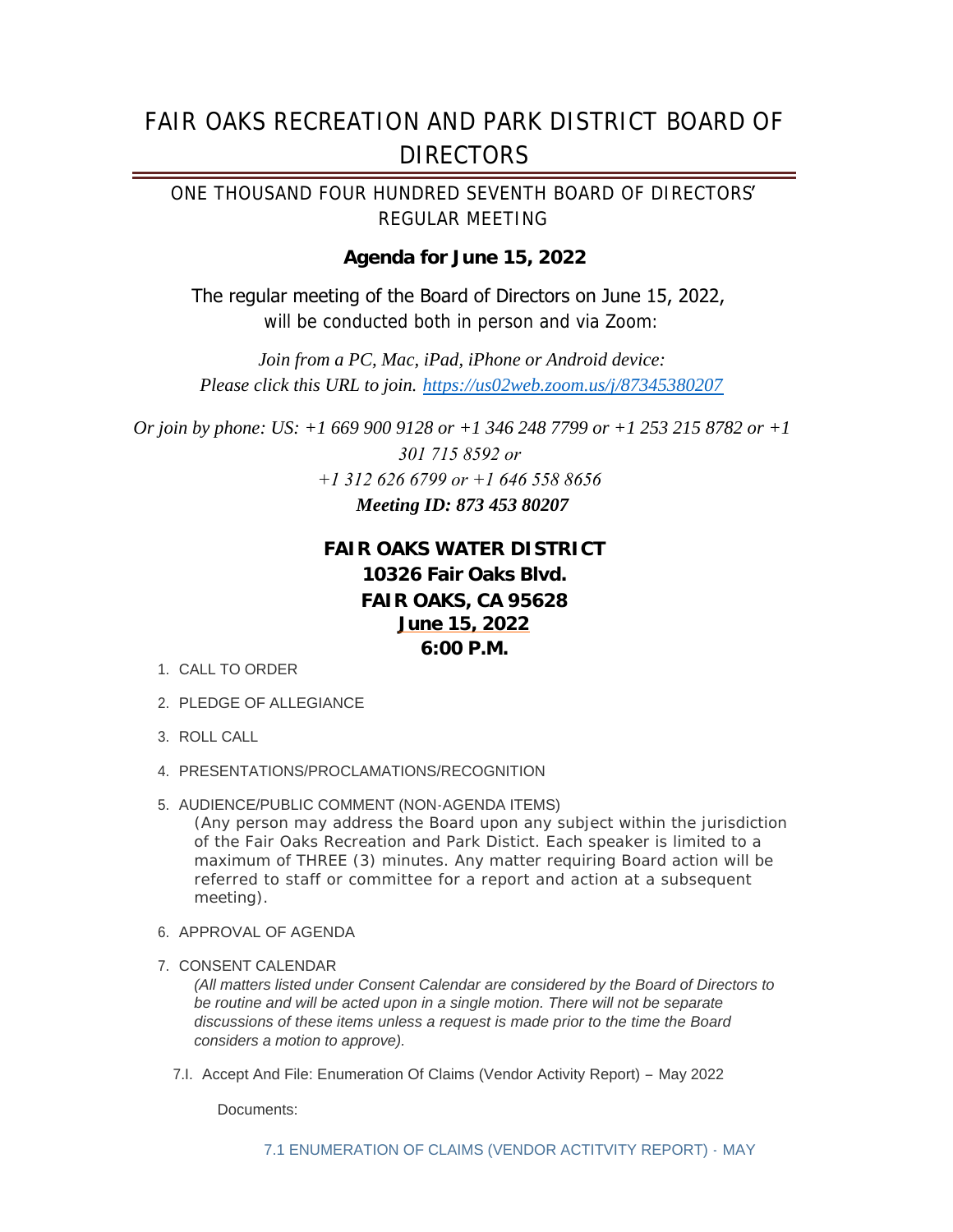# (PERIOD 11).PDF

7.II. Accept And File: Payroll Report - May 2022.

Documents:

[7.2A PAYROLL CONSOLIDATION AND ACTIVITY REPORT -](https://www.forpd.org/AgendaCenter/ViewFile/Item/1883?fileID=16480) MAY (PERIOD 11).PDF [7.2B OVERTIME CTO STRAIGHT TIME DETAIL -](https://www.forpd.org/AgendaCenter/ViewFile/Item/1883?fileID=16481) MAY (PERIOD 11).PDF

7.III. Accept And File: Leave Liability Report - May 2022.

Documents:

#### [7.3 LEAVE LIABILITY -](https://www.forpd.org/AgendaCenter/ViewFile/Item/1884?fileID=16482) MAY.PDF

7.IV. Accept And File: Contingency Fund Report - May 2022.

Documents:

[7.4 CONTINGENCY FUND RECONCILIATION -](https://www.forpd.org/AgendaCenter/ViewFile/Item/1885?fileID=16495) MAY (PERIOD 11).PDF

7.V. Accept And File: Fund Balance Report - May 2022.

Documents:

#### [7.5 FUND BALANCE REPORT -](https://www.forpd.org/AgendaCenter/ViewFile/Item/1886?fileID=16484) MAY (PERIOD 11).PDF

7.VI. Accept And File: Refund Report - May 2022.

Documents:

[7.6 REFUND REPORT -](https://www.forpd.org/AgendaCenter/ViewFile/Item/1887?fileID=16485) MAY (PERIOD 11).PDF

7. VII. Accept And File: Financial Report - May 2022.

Documents:

[7.7 FINANCIAL REPORT -](https://www.forpd.org/AgendaCenter/ViewFile/Item/1888?fileID=16486) MAY (PERIOD 11).PDF

7. VIII. Accept And File: Revenue Report

Documents:

#### [7.8 REVENUE REPORT -](https://www.forpd.org/AgendaCenter/ViewFile/Item/1889?fileID=16487) MAY (PERIOD 11).PDF

7.IX. Accept And File: Fulton El-Camino Monthly Report - May 2022.

Documents:

#### [7.9 FEC REPORT MAY.PDF](https://www.forpd.org/AgendaCenter/ViewFile/Item/1890?fileID=16488)

7.X. Approval Of The Draft Minutes From The Regular Board Meeting Of May 18, 2022.

Documents: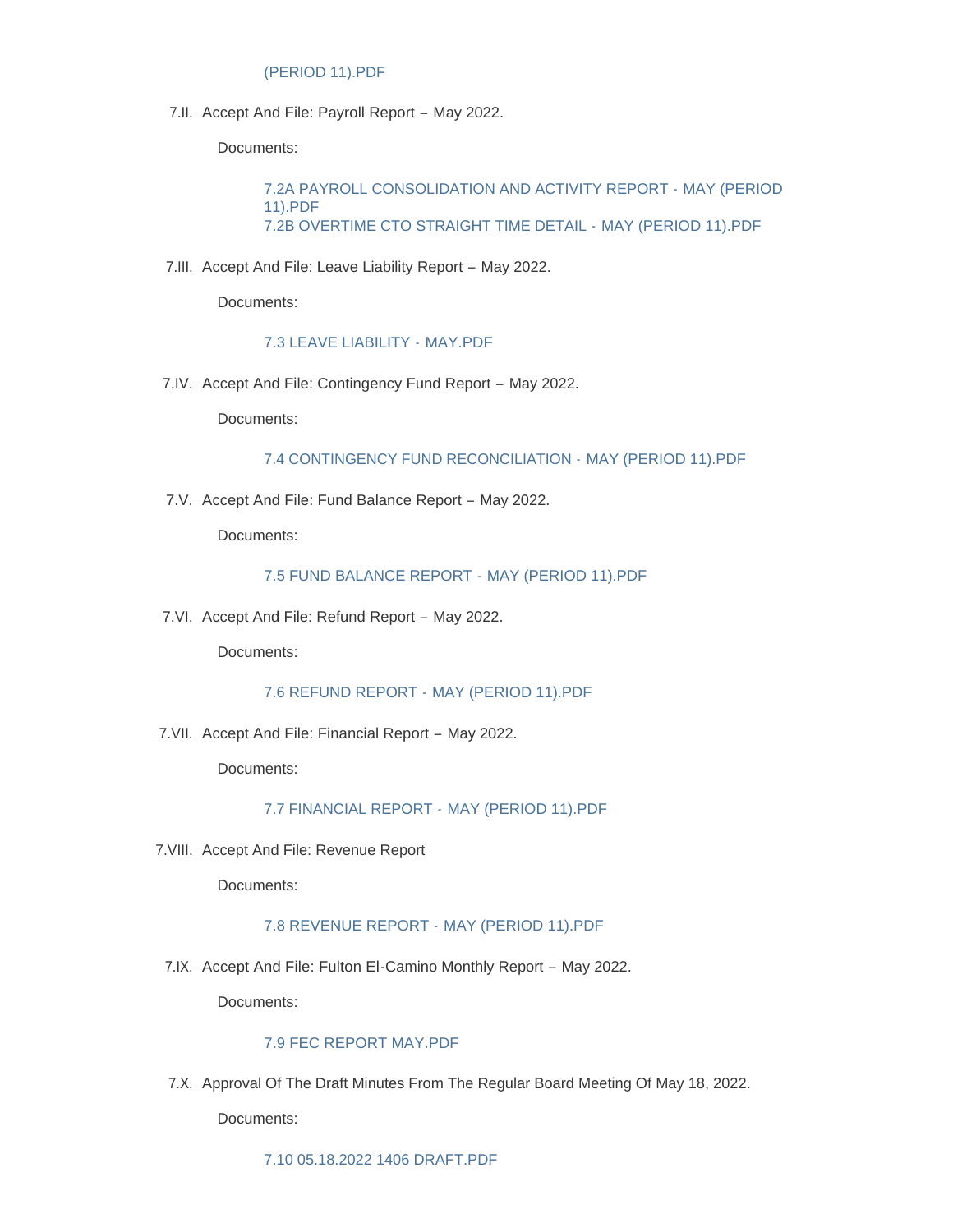7.XI. Approval Of Resolution No. 061522-01:

Proclaiming a Local Emergency, Ratifying the Proclamation of a State of Emergency by Governor Gavin Newsom, and Authorizing Remote Teleconference Meetings of the Legislative Bodies of Fair Oaks Recreation and Park District for the Period June 21, 2022 through July 21, 2022 Pursuant to Brown Act Provisions.

Documents:

### [7.11 061522-01 AB 361.PDF](https://www.forpd.org/AgendaCenter/ViewFile/Item/1892?fileID=16496)

- 8. AGENDA ITEMS
	- 8.I. Monthly Fair Oaks Youth Advisory Board Report.
	- 8.II. Discussion And Possible Action On Bike Park Outreach. *There is no written staff report for this item.*
	- 8.III. Discussion And Possible Action On The Fiscal Year 2022-2023 General Fund 341A Preliminary Budget:
		- Adopt Resolution No. 061522-02 approving the Preliminary District Budget for FY 2022-2023.
		- Adopt Resolution No. 061522-03 approving the Preliminary Budget for the Fair Oaks Parks Maintenance and Recreation Improvement District (FOLL) for FY 2022-2023.
		- Adopt Resolution No. 061522-04 approving the Preliminary Budget for the Phoenix Field Landscape and Lighting Assessment District (PFLL) for FY 2022-2023
		- Adopt Resolution No. 061522-05 approving the Preliminary Budget for the Gum Ranch Landscape and Lighting Assessment District (GRLL) for FY 2022-2023

Documents:

[8.3 FISCAL YEAR 2022-2023 GENERAL FUND 341A PRELIMINARY](https://www.forpd.org/AgendaCenter/ViewFile/Item/1894?fileID=16498)  BUDGET.PDF

- 8.IV. Discussion And Possible Action On The Fiscal Year 2022-2023 Bond Fund 341C Preliminary Budget:
	- Adopt Resolution No. 061522-06 approving the Preliminary Bond Budget for FY 2022-2023

Documents:

[8.4 FISCAL YEAR 2022-2023 BOND FUND 341C PRELIMINARY](https://www.forpd.org/AgendaCenter/ViewFile/Item/1895?fileID=16492)  BUDGET.PDF

8.V. Discussion And Possible Action On The Intent To Levy Assessments For Fiscal Year 2022-2023, And Provide Notice Of Hearing On July 20, 2022 For The Fair Oaks Park Maintenance And Recreation Improvement District (FOLL), The Phoenix Field Landscape And Lighting Assessment District (PFLL) And The Gum Ranch Landscape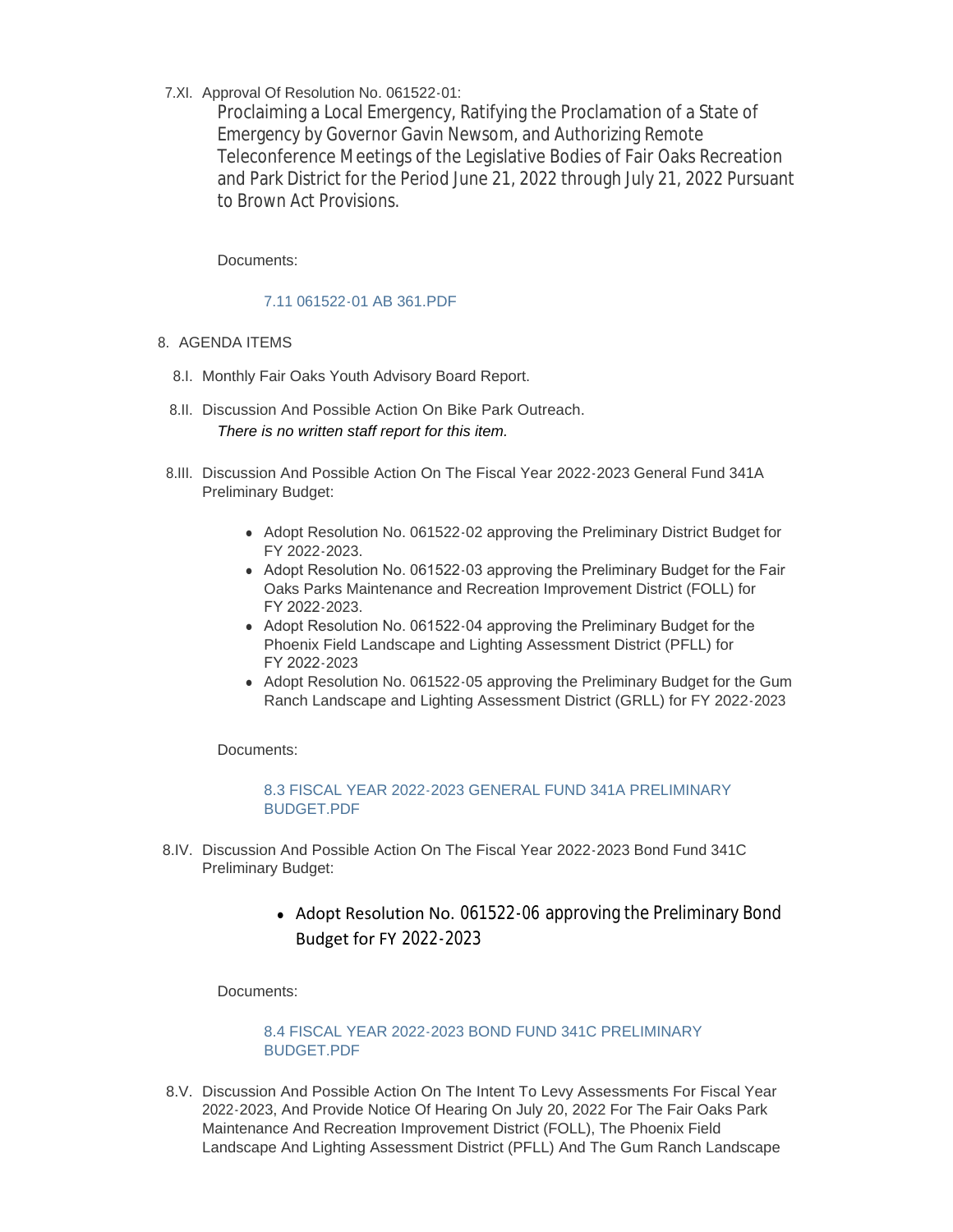And Lighting Assessment District (GRLL):

- Adopt Resolution No. 061522-07 with the intent to levy assessments for FY 2022-2023 Fair Oaks Parks Maintenance & Recreation Improvement District (FOLL), preliminarily approving the Engineer's Report, and Providing for Notice of a Public Hearing on July 20, 2022 at 6:00 PM.
- Adopt Resolution No. 061522-08 with the intent to levy assessments for FY 2022-2023 Phoenix Field Landscape and Lighting Assessment District (PFLL), preliminarily approving the Engineer's Report, and Providing for Notice of a Public Hearing on July 20, 2022 at 6:00 PM.
- Adopt Resolution No. 061522-09 with the intent to levy assessments for FY 2022-2023 Gum Ranch Landscape and Lighting Assessment District (GRLL), preliminarily approving the Engineer's Report, and Providing for Notice of a Public Hearing on July 20, 2022 at 6:00 PM.

Documents:

# [8.5 INTENT TO LEVY ASSESSMENTS FOR FISCAL YEAR 2022-2023.PDF](https://www.forpd.org/AgendaCenter/ViewFile/Item/1896?fileID=16493)

- 8.VI. Discussion And Possible Action Regarding A Resolution Proclaiming July As "Parks And Recreation Month."
	- Adopt Resolution No. 061522-10 Recognizing July as "Parks & Recreation Month."

Documents:

# [8.6 RESOLUTION PROCLAIMING JULY AS PARKS AND RECREATION](https://www.forpd.org/AgendaCenter/ViewFile/Item/1897?fileID=16494)  MONTH.PDF

- 9. BOARD/STAFF REPORTS
	- 9.I. Items From The Board Of Directors.
	- 9.II. Items From Staff.
- 10. ADJOURNMENT
	- 10.I. Adjourn To The Regular Meeting Of July 20, 2022 @ 6:00 P.m.

*I, Michael J. Aho, District Administrator of the Fair Oaks Recreation and Park District, do hereby certify that this agenda has been posted at 10326 Fair Oaks Blvd, Fair Oaks, California and 4150 Temescal Street, Fair Oaks, California at least 72 hours prior to the meeting of the Board of Directors in accordance with Government Code Section 54950.5, the Ralph M. Brown Act.*

*If you need a disability related accommodation to participate in these meetings, please contact the Park District Office at (916) 966-1036 (voice) or (916) 966-9863*